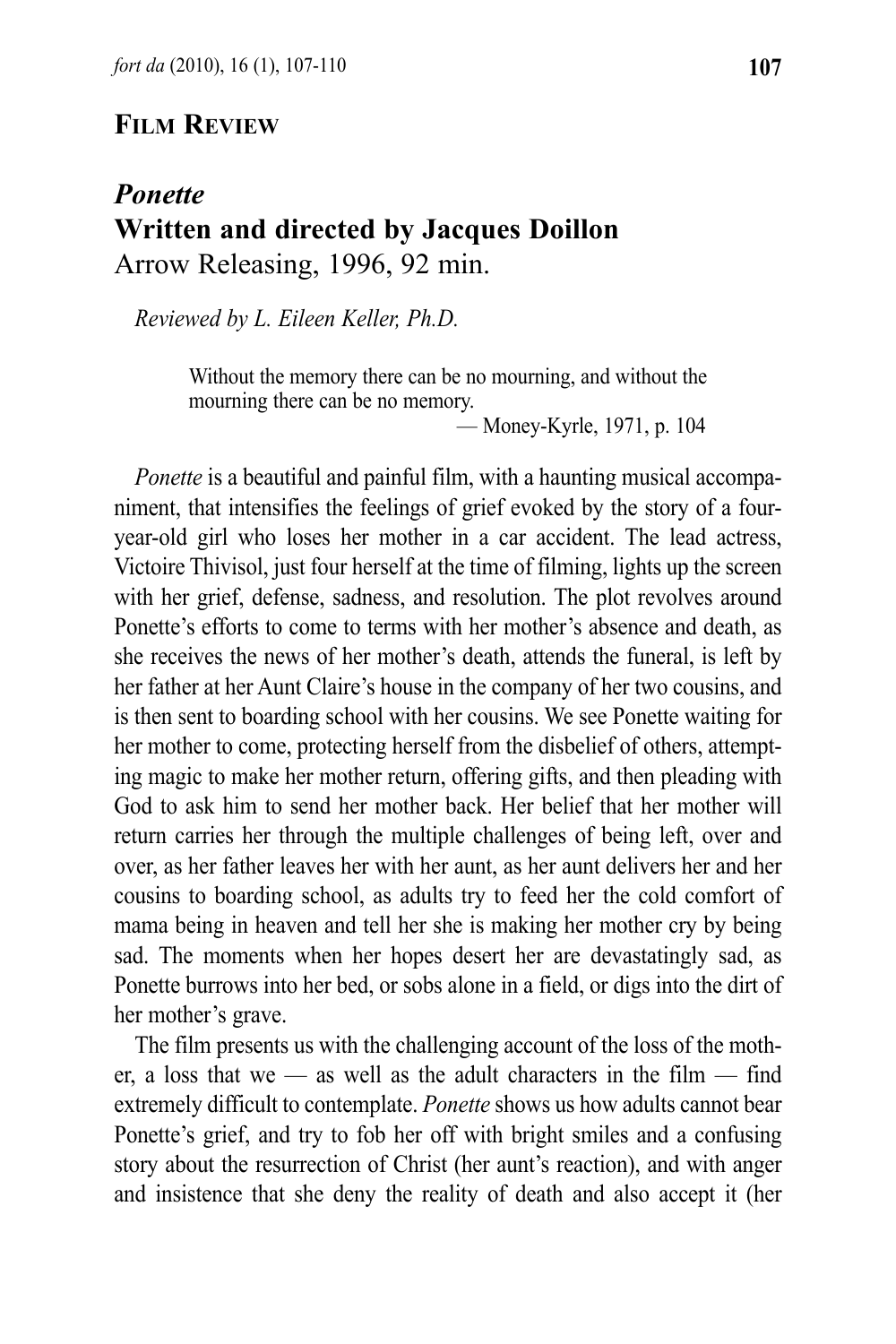father's reaction). We permit adults who have suffered grievous loss a period of mourning that is virtually indistinguishable from melancholia (Freud, 1917), and take it as normal that food will be repulsive, that it will be difficult to sleep, that the adult will be engulfed at times with grief or rage or a combination. What, then, makes it so hard to allow for that ordinary grief and mourning in a small child? We have all suffered the loss of our mother, beginning with the separation of birth, followed by weaning and development that usually allows us time to get used to getting along without mother's physical presence and to consolidate her warm, loving, comforting presence in our own good object inside. The primitive anxieties of these ordinary experiences of loss still live inside us and can be triggered by the child's experience of grief.

This unfathomable loss stirs the adults around Ponette to their own defensive strategies. Ponette's aunt smiles at her, over and over, ignoring Ponette's anger and protest. instead of explaining to Ponette what happened to her mother, Claire offers the Resurrection story. Ponette is eager to grasp this as she takes it as confirmation of her wish that her mother will come back to her, really, in flesh and blood! Ponette's father is devastated by his own grief and anger. He attacks his dead wife for her stupidity, blaming her for the accident, rejecting Ponette's defense of her mother: "She didn't do it on purpose." He forces his own unbearable grief into Ponette, insisting that she promise never to die. Ponette is troubled by this, asking, "What about when we get old?" He angrily insists and she promises. Then, when he tells her he will leave her, too, at her Aunt Claire's, she begins to weep and becomes physically disorganized, trying to spit (the seal of the promise) and only drooling. We see Ponette trying to comfort her father, as the generations reverse in the face of this extreme loss.

What saves us from drowning in grief, as we are with Ponette in her painful longing, is the palpable presence of good mothers, represented in her Aunt Claire kissing and cuddling her, offering her own face for touching, as well as in the children's moments of showing warm maternal care to Ponette. Cousin Matthias, comforting Ponette as she lies ill with sadness and longing in bed, offers to put pretend cream on her tummy. He rubs her tummy, gesturing to her nose with a dab, accompanied by a playful murmuring in a clear imitation of a comforting mother. Cousin Delphine takes Ponette to the toilet, and explains Ponette's sadness to Auré lie, her school caretaker, who has only smiles and religious imagery to offer Ponette. We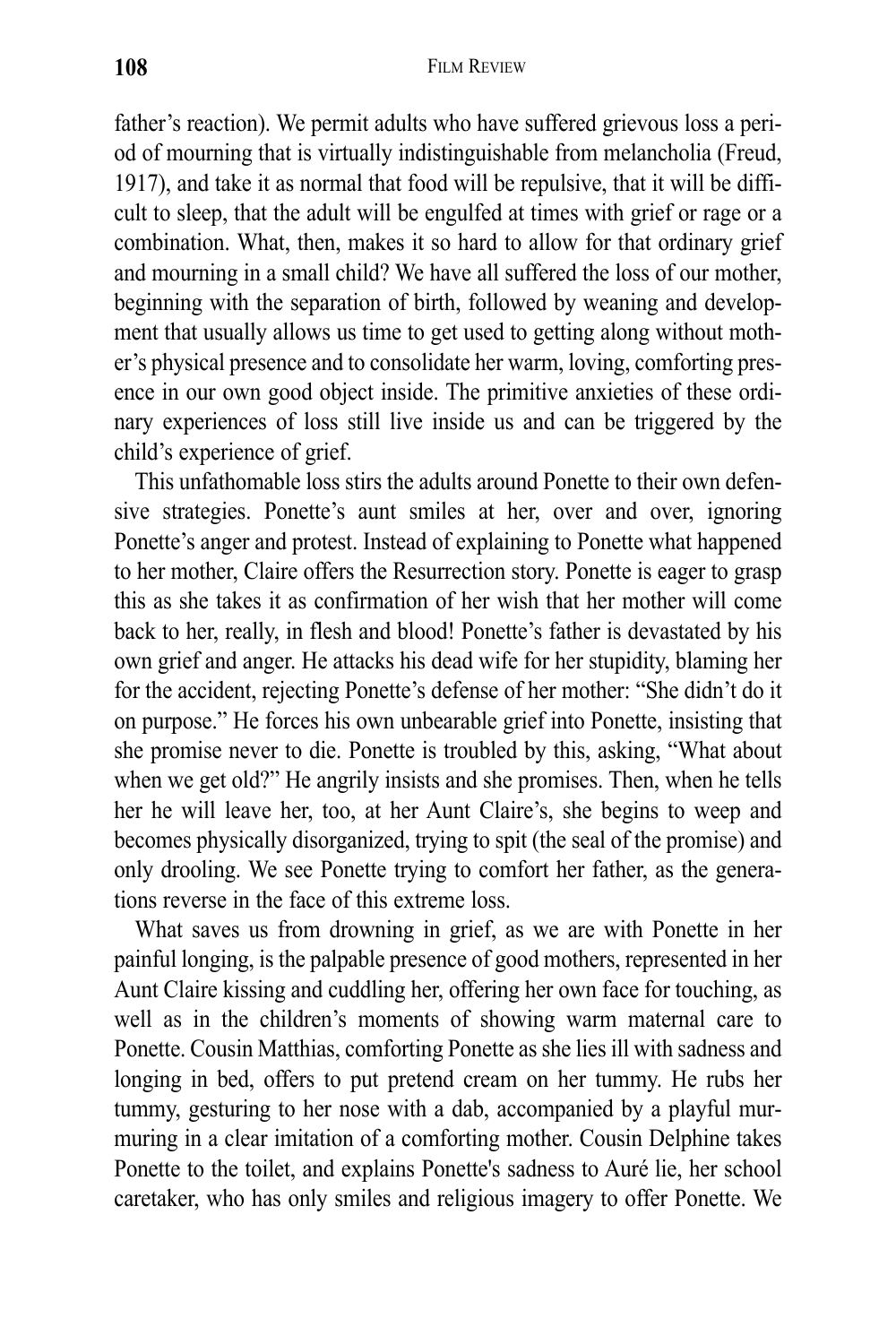also get a clear picture of Ponette's good mother, of the loving maternal care she has experienced. Once, after sneaking into the chapel at night, Ponette returns to her bed, believing God has heard her and mama will come. She tells her mother, "I have so many kisses for you, mama," kissing the air over and over as she pulls the covers over her head. This scene, among others, evokes the presence of the good mother with incredible sweetness and rescues the movie from unbearable sadness.

Even Ponette's father, with whom we are very disappointed, saves her doll, yoyotte, from the coffin where her cousins have insisted that she place it, as a gift to her mama. He seems instinctively to know that she cannot get along without yoyotte. This doll accompanies Ponette on her journey of grief and recovery, always under her arm or held close to her heart, listening to her plans for recovering her mother. Ponette explains mama's death to yoyotte, gets angry with yoyotte, and then comforts her. We see Ponette using yoyotte as a transitional object (Winnicott, 1953), helping Ponette bear her mother's absence and also helping Ponette begin to integrate her mother's death, as she explains to Yoyotte that mama was broken and the doctors could not fix her. yoyotte is confirmed as a true transitional object as she loses her relevance unnoticed; perhaps when Ponette dreams her mother comes to her, for real. "She smelled me and I smelled her," she tells her cousin, who asks, "What did she smell like?" "She smelled good," Ponette says, "then she held me in her arms," and she embraces her cousin. We do not see yoyotte again as Ponette continues to find ways to recover her good mother inside.

How can we help a child who has suffered such an unimaginable loss? Likely we would agree that children should be given an opportunity to talk about what happened and to express their feelings, and their longings as well, and to be told in terms they can understand about death and the specific facts of the death of their loved one (Castro, 2001). This seemingly simple prescription, though, is exactly what is hard and painful for adults to carry out, as this lovely film shows us. Erna Furman (1986) describes two opposite positions we may have when faced with a traumatic death. The first is that we may feel it has happened to us and become overwhelmed with the feelings of loss. This position is illustrated by Ponette's father, who, in his own grief, forces experiences into Ponette that kindle her distress. The second position, at the other extreme, is that we shield ourselves and behave as if the situation is not real, well illustrated by Ponette's Aunt Claire and